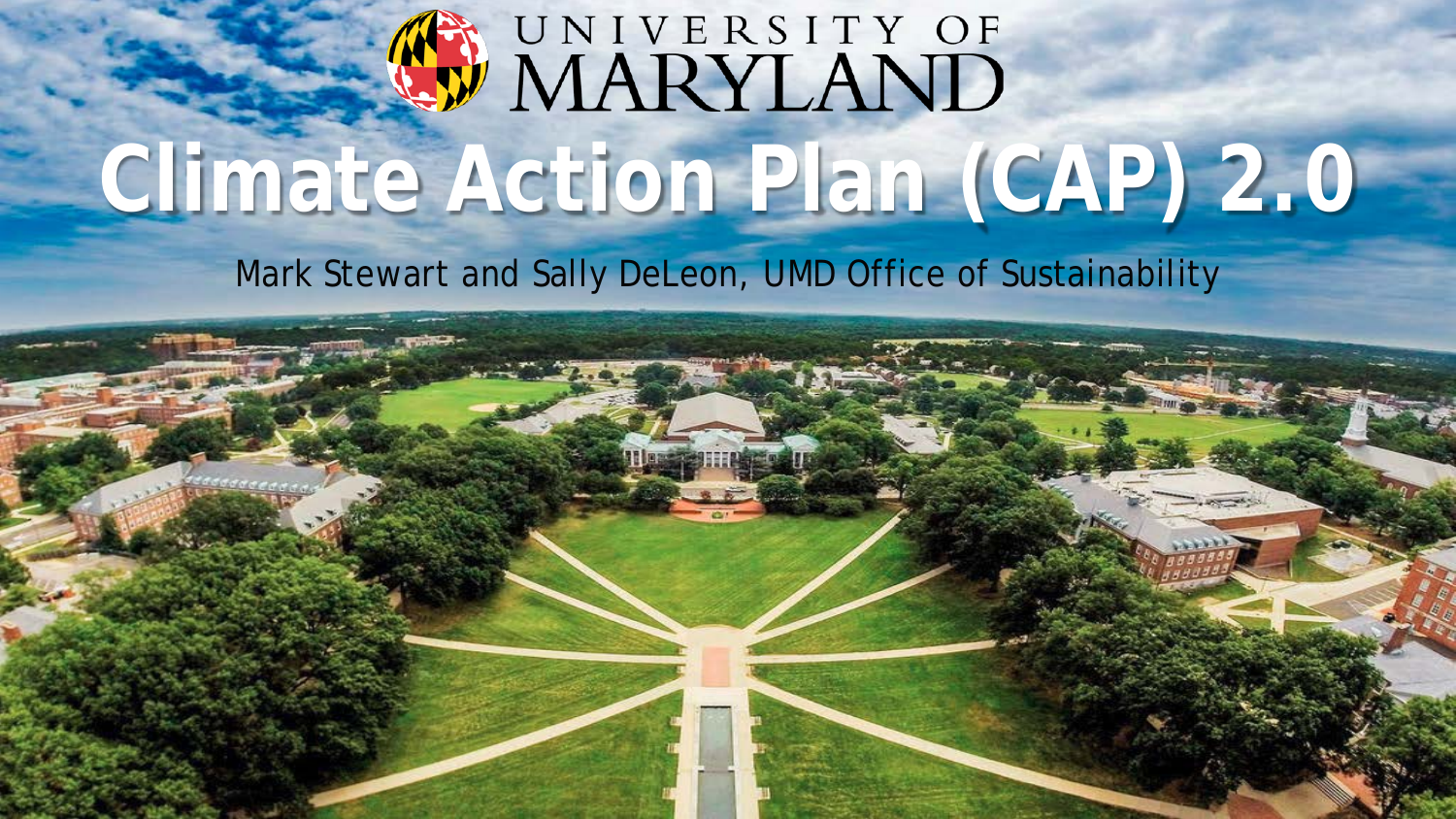## Background – From CAP 2009 to CAP 2.0

- **2007**  The University of Maryland became a charter signatory of the American College and University Presidents' Climate Commitment (now called the Carbon Commitment)
- **2009** The University Senate and President Dan Mote approved the first Climate Action Plan
- **2011** President Loh reconfirmed the university's commitment
- **2014** President Loh announced three new President's Energy Initiatives
- **2015** UMD exceeded its CAP target by cutting emissions 27% between 2005 and 2015
- **2016**  The University Sustainability Council approved CAP 2.0 to chart a path to 2020 and 2025 targets
- **2017** The University Senate endorsed CAP 2.0

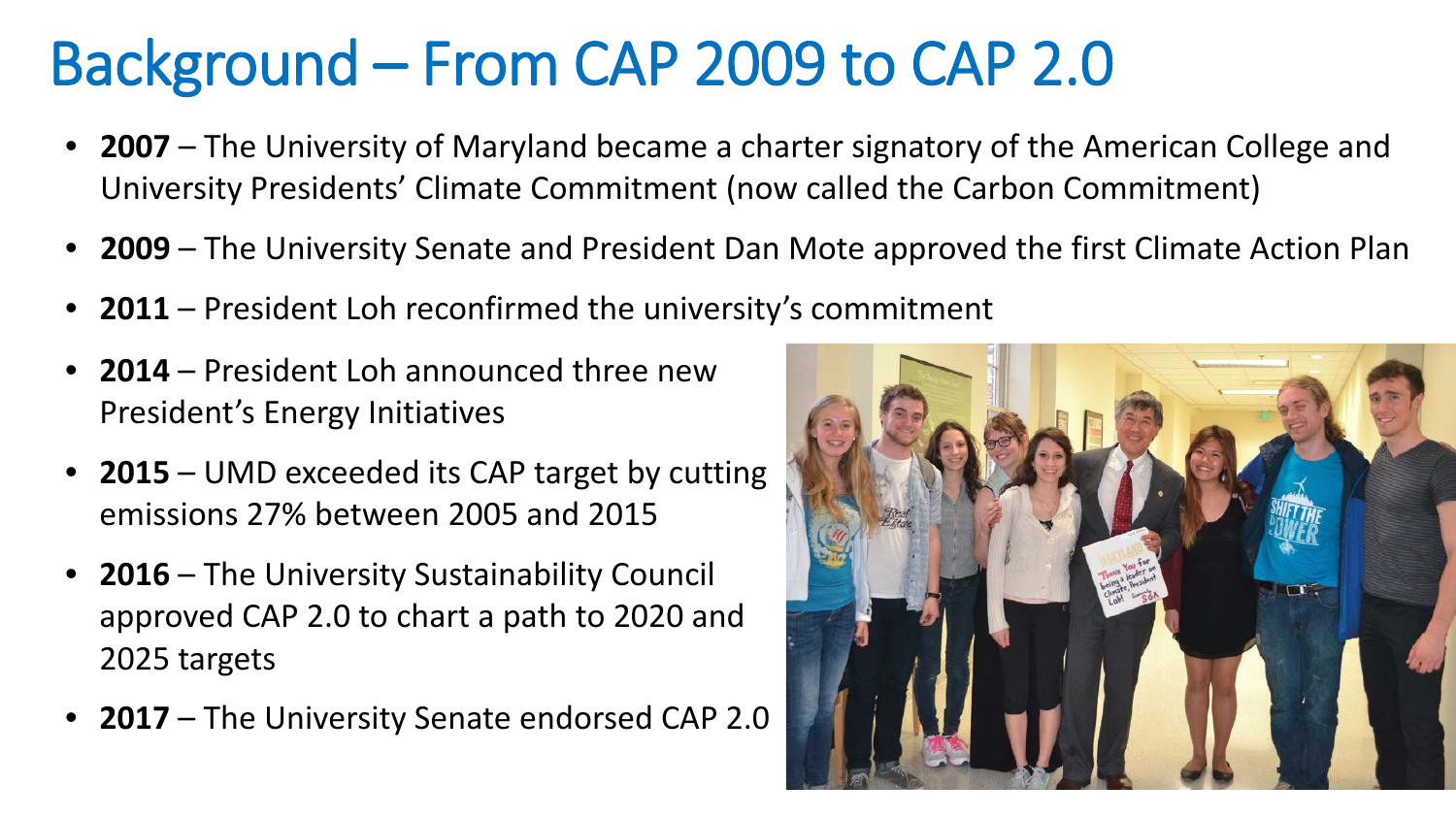# Reasons for Updating CAP

- Provide an updated roadmap for reaching upcoming targets (2020 and 2025)
- Prioritize strategies based on cost and impact
- Identify implementation leaders for each strategy
- Provide real-time updates in a flexible online format



#### **PLANNED EMISSIONS TRAJECTORY**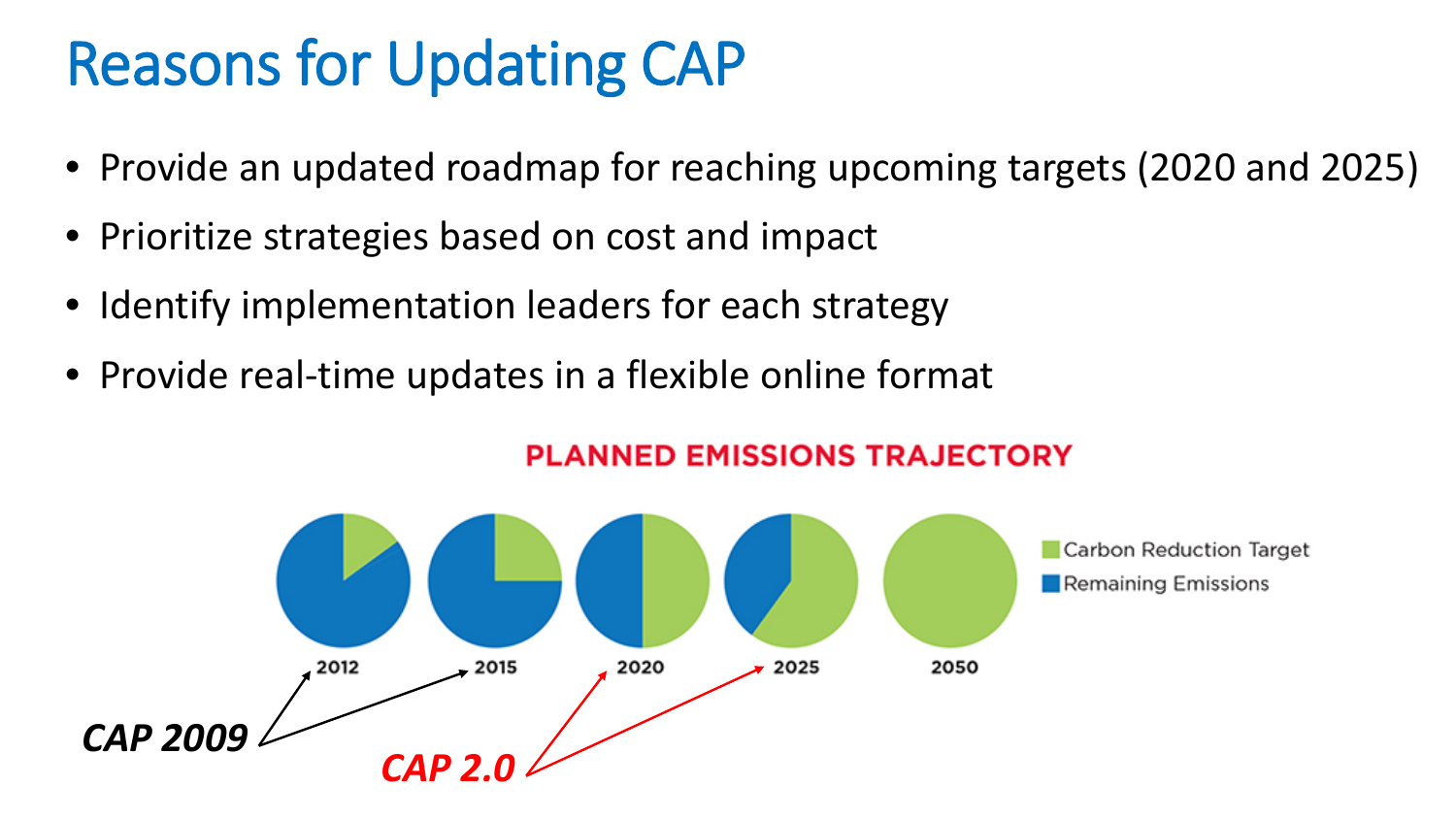## CAP 2.0: Big Impact

#### **38 strategies** related to:

- Power
- Transportation
- Waste Management

sustainability

• Land Use & Maintenance

terps leave **small** footprints

- Purchasing
- Education & Research

The University of Maryland is estimated to **prevent 4.3 Million MTCO2e while saving \$120 Million**  between 2016 and 2040 by implementing CAP 2.0.



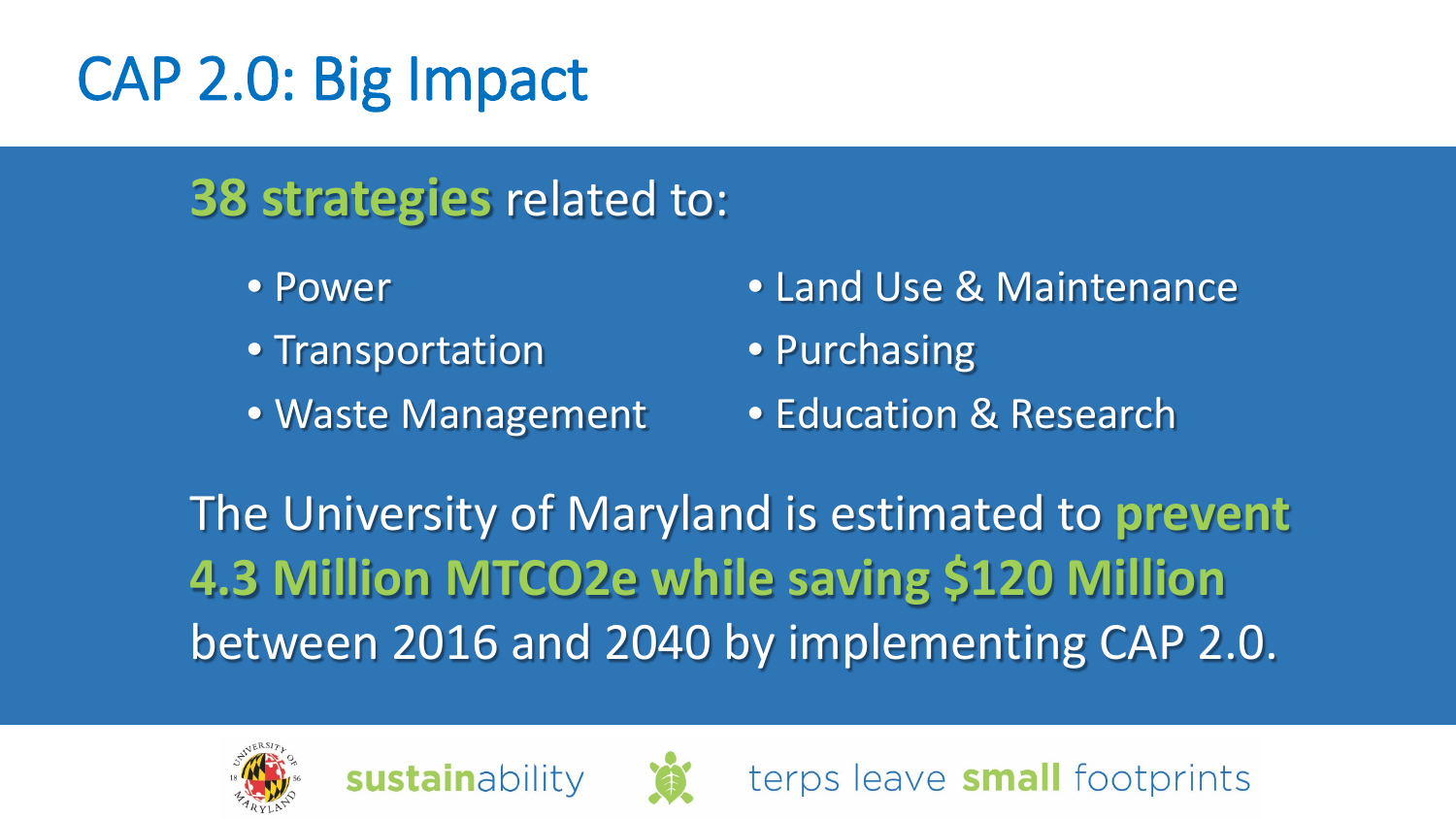#### UMD's Carbon Footprint: Past and Potential

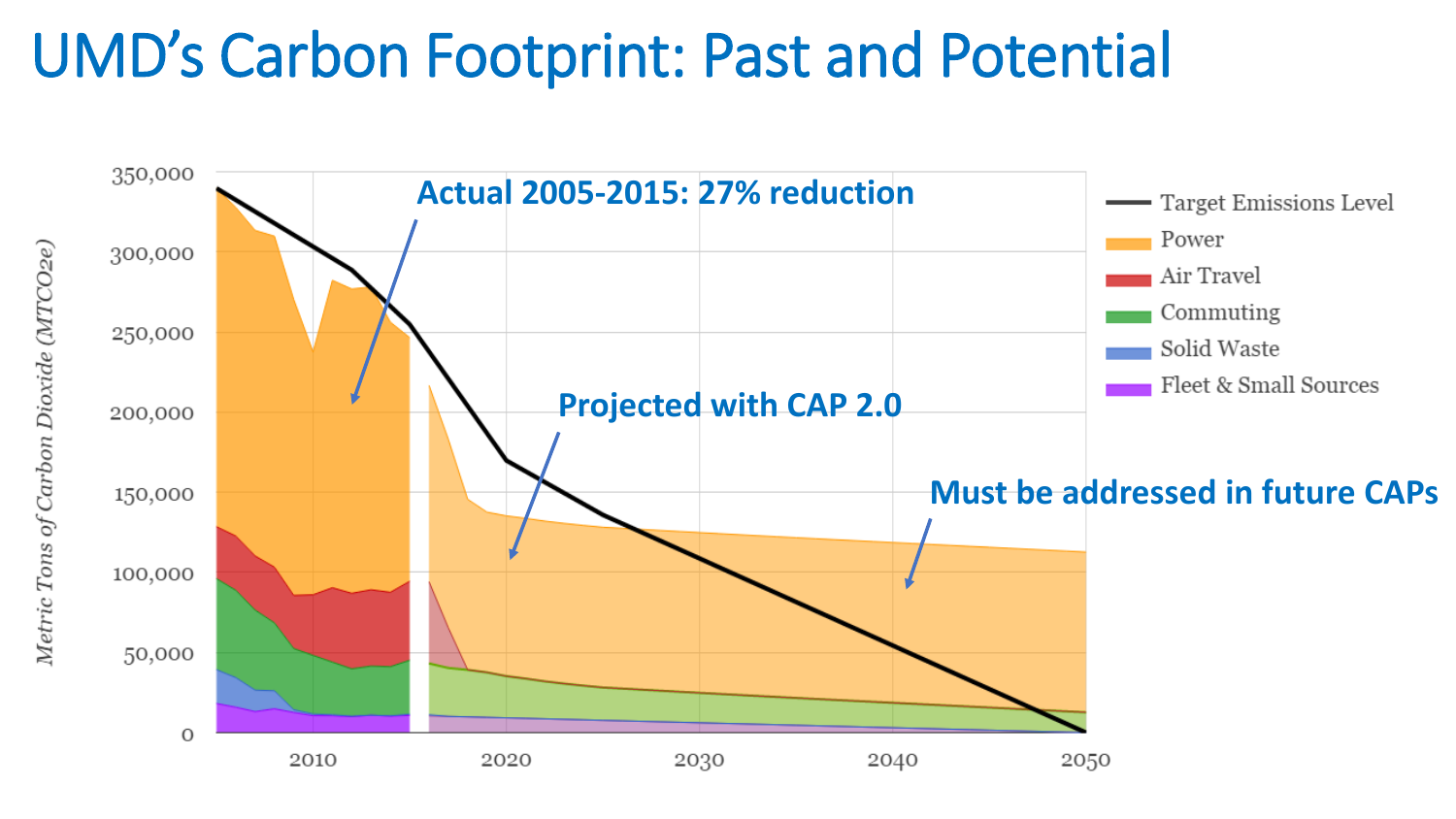#### CAP 2.0 Carbon Reduction Strategies